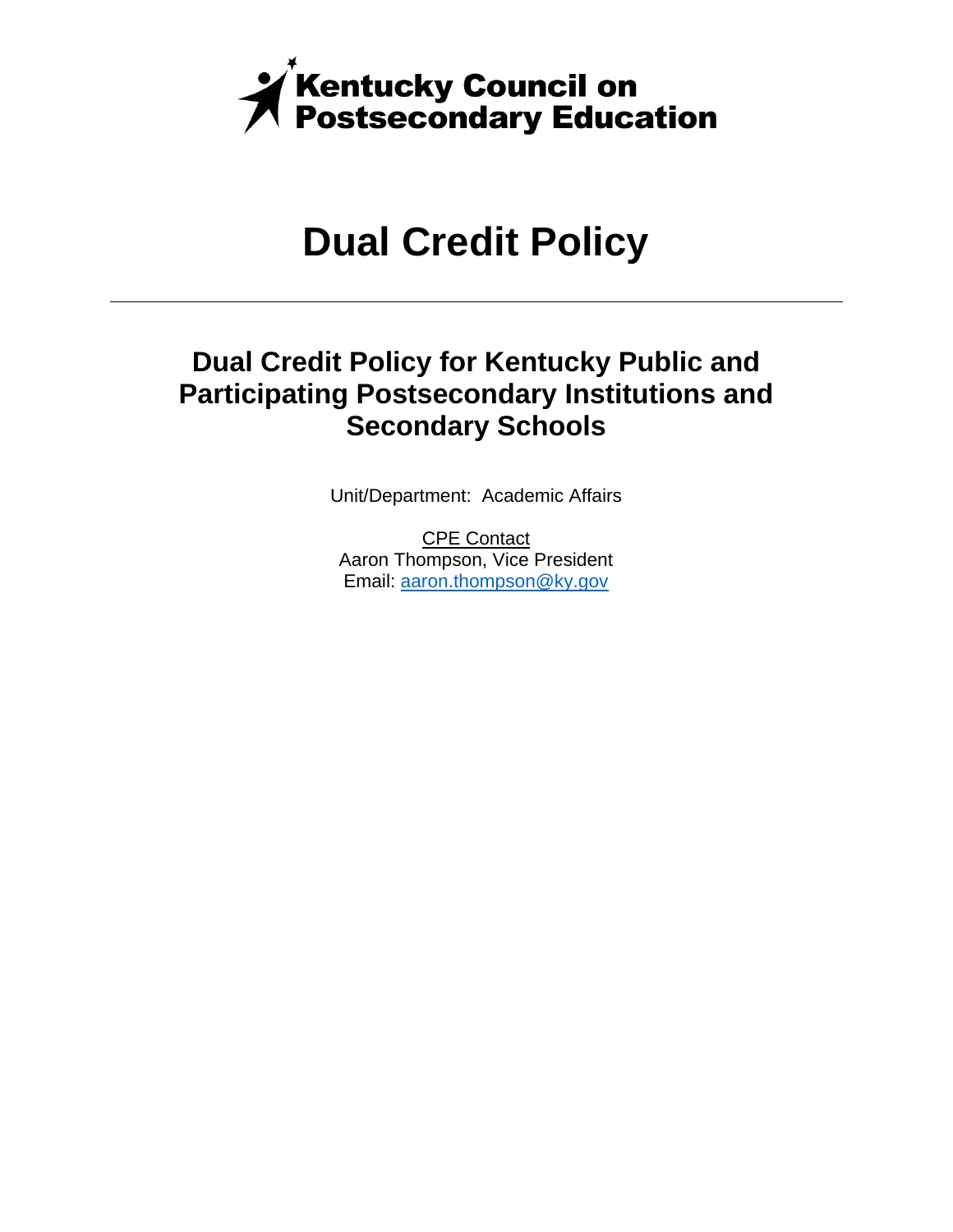### **Dual Credit Policy for Kentucky Public and Participating Postsecondary Institutions and Secondary Schools**

#### **I. Introduction and Purpose**

Improving the educational attainment of Kentucky citizens is key to ensuring the state's long term success. The state commits significant resources across the educational spectrum to develop and implement strategies to address this critical issue. Providing secondary students dual credit opportunities is a proven educational strategy with the capacity to complement and maximize the chances of success of our educational initiatives. Effective dual credit systems have impacts both at the secondary and postsecondary levels and provide the opportunity for collaboration.

According to recent reports from the Education Commission of the States, dual credit is an effective way to increase the percentage of students who participate in postsecondary education, especially among low-income and traditionally underserved populations. These studies also provide evidence that dual credit participation is associated with increases in college retention and completion rates and decreases the time and cost in completing a postsecondary credential. Perhaps the greatest advantage to dual credit is the number of seamless educational pathways made available to students.

To offer this seamless path of education and career training for students, the Council on Postsecondary Education (CPE) worked with the Kentucky Community and Technical College System (KCTCS), the eight public universities, the Association of Independent Kentucky Colleges and Universities (AIKCU), the Kentucky Department of Education (KDE), and the Kentucky Higher Education Assistance Authority (KHEAA) to create this Dual Credit Policy for Kentucky Public and Participating Postsecondary Institutions and Secondary Schools. This policy reflects national standards and best practices for dual credit and aligns with regional accreditation standards set forth by the Southern Association of Colleges and Schools Commission on Colleges (SACSCOC). The goal of this policy is to increase access to dual credit, provide guiding principles and evidence-based practices that support and maintain quality of both faculty and courses, ensure transferability of credit between postsecondary institutions, and support affordable coursework to all eligible Kentucky students.

Dual credit courses are college-level courses that simultaneously earn both secondary and transcripted college credit that count toward a postsecondary degree or credential. Dual credit courses do not include developmental education courses.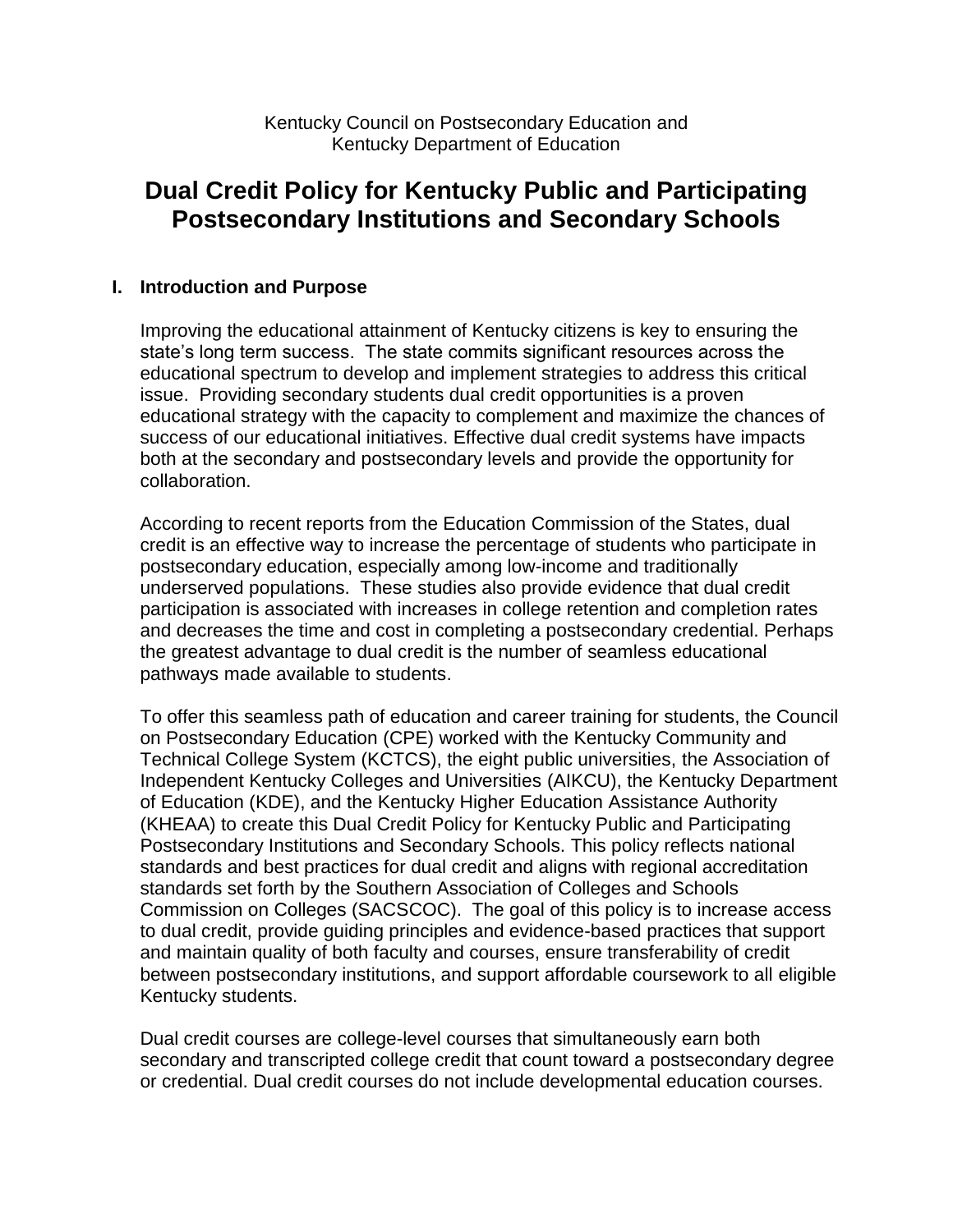Dual credit courses can vary in three dimensions – where they are taught, by whom they are taught, and when they are taught.

- Dual credit courses can be taught online or through other distance education methods or they can be taught face-to-face on either a college campus or at a secondary school or other mutually agreed upon and approved location.
- Dual credit courses shall be taught by qualified and credentialed teachers and faculty.
- Dual credit courses can be offered during or outside the secondary school day.

If a dual credit course is taught by a college-approved high school or area technology center teacher at the secondary school during the regular school day, it is called a concurrent enrollment course as defined by the National Alliance of Concurrent Enrollment Partnerships (NACEP).

Articulated credit is not considered dual credit because college-level credit is not awarded simultaneously with high school credit. Articulated credit is awarded at the postsecondary institution only when the following conditions are met: a) an articulation credit agreement is in place between a secondary and postsecondary institution; b) the student graduates from high school and is admitted to the participating postsecondary institution; c) the student informs the postsecondary institution that she/he was a part of an articulated credit agreement program with the secondary school; d) the student enrolls in and successfully completes coursework in the career or major pathway program outlined in the articulation credit agreement, and e) the postsecondary institution records the articulated credit on the postsecondary transcript.

More generally, articulated credit is credit that is reflected on the official record of a student at a postsecondary institution only upon enrollment at that institution after graduation from high school and upon successful completion of coursework in the career or major pathway at the receiving postsecondary institution. Articulated credit typically applies to career, trade, and technical education coursework. Other methods for awarding academic credit for prior learning may also be used by a postsecondary institution.

The purpose of dual credit courses is to provide curricular options for college and/or pathways leading to college credentials and/or industry certification and to enhance the opportunities for intellectual challenges and achievements. Providing such options increases the likelihood of earning a postsecondary credential by providing a seamless pathway from secondary to postsecondary education, while reducing student expense and time to credential attainment. The partnerships developed between secondary and postsecondary institutions in providing dual credit create opportunities to align curriculum and develop a college-going culture in all secondary schools throughout the Commonwealth.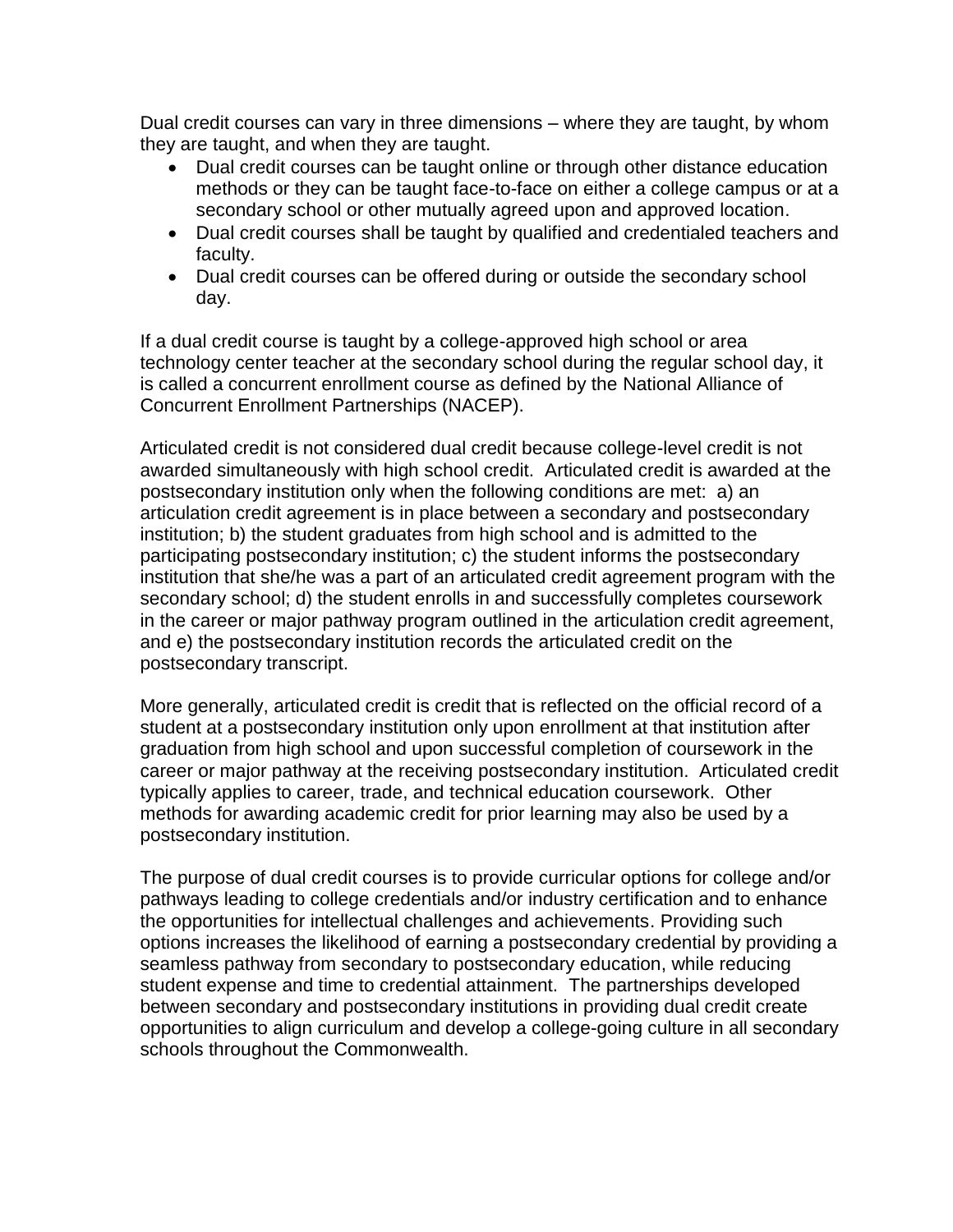#### **II. Guiding Principles**

The creation of this dual credit policy was guided by the following principles:

- A. This policy should seek to increase access to dual credit courses, promote quality and rigor in dual credit courses, ensure transferability of courses among postsecondary institutions, and safeguard that dual credit remains affordable to all eligible Kentucky students.
- B. A minimum of three general education courses and three career and technical education (CTE) in a career pathway should be available to all eligible students over the course of their secondary career.
- C. Dual credit courses should be a component of a set of accelerated learning opportunities and complement Advanced Placement courses, International Baccalaureate Programming, Early College programs, Middle College programs, Schools of Innovation, or Early Graduation programs.
- D. The costs of delivering dual credit courses should be shared by a combination of state, postsecondary institutions, secondary schools, state-funded scholarships, and students and families so that no one entity is solely responsible for such costs.
- E. To increase access to dual enrollment beyond current levels, additional funding is needed.
- F. Dual credit courses and the instructors of those courses will comply with all appropriate SACSCOC criteria, Kentucky Revised Statutes, requisite institutional policies and procedures, and other regulations governing the provision of college credit opportunities to secondary students.
- G. All participating postsecondary institutions are strongly encouraged to pursue accreditation of concurrent enrollment programs through the National Alliance for Concurrent Enrollment Partnerships (NACEP).
- H. Standardization of a course numbering system for KCTCS career and technical education courses should be established and maintained.
- I. The use of dual credit is strongly encouraged by CPE and KDE in order that students create a strong connection to colleges and universities and understand their ability to complete credential and degree programs. Both KDE and CPE strongly discourage the use of articulated credit.
- J. Preference is given to the use of a credit through prior learning model for those courses typically receiving articulated credit.
- K. Independent colleges and universities voluntarily meeting applicable provisions of these Dual Credit Policy Guidelines, as determined by the Council on Postsecondary Education, are encouraged to expand delivery of dual credit offerings.
- L. A participating postsecondary institution shall determine the dual credit courses offered by that institution.
- M. This policy supports creative and innovative solutions to overcome barriers to student access to dual credit.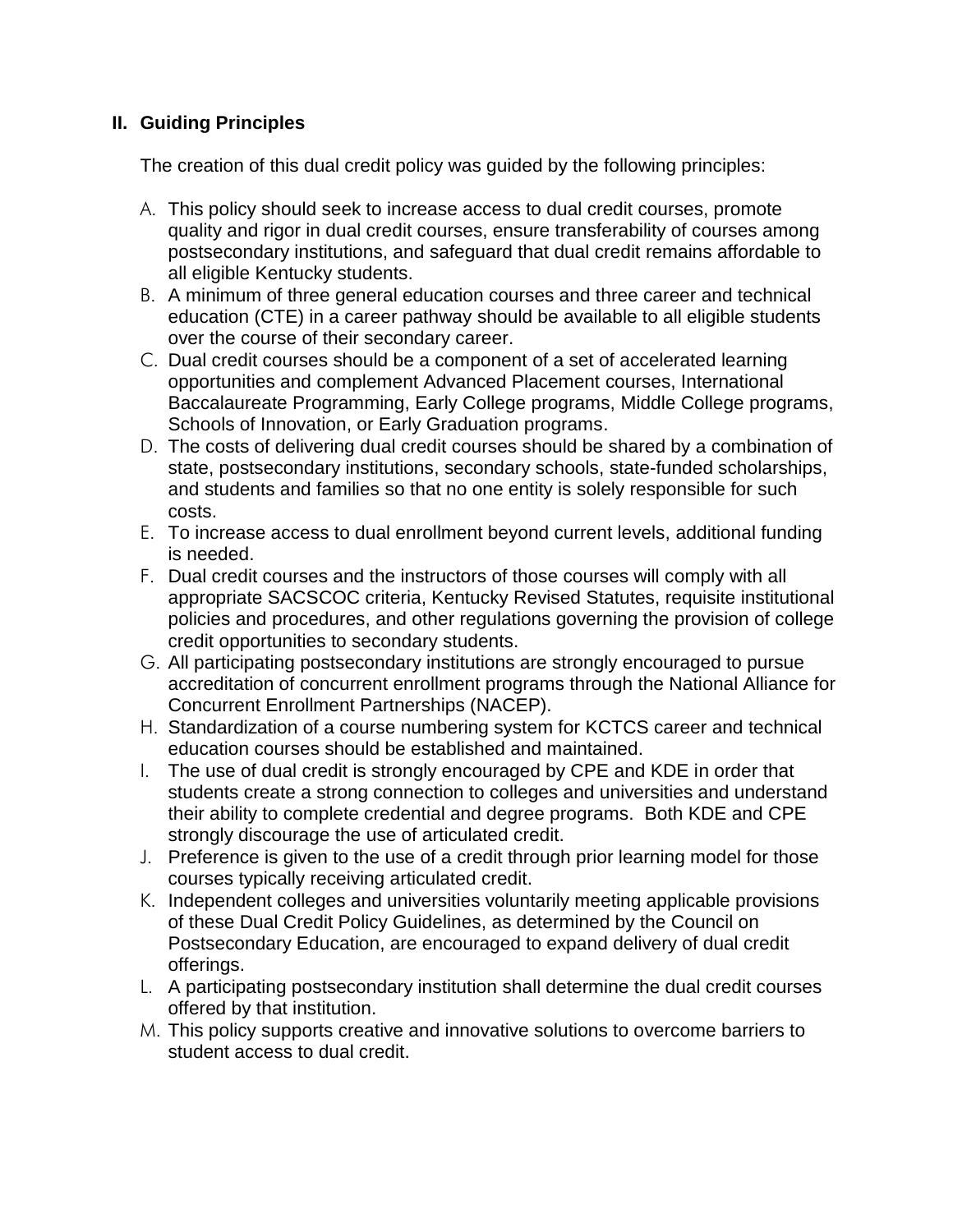#### **III. Course Offerings**

- A. Participating postsecondary institutions shall work together with schools and districts to provide at least three courses in general education and three career and technical education courses in a regionally appropriate career pathway to all eligible students graduating from high school.
- B. Dual credit courses must meet the same student learning outcomes as equivalent courses at the participating postsecondary institutions.
- C. The postsecondary institution's grading policy will apply to dual credit courses and be used by the secondary school awarding credit.
- D. College credit shall be awarded upon the student's completion of the dual credit course requirements and will become part of the student's official college transcript. The award of college credit will be in compliance with appropriate accreditation standards for the participating postsecondary institutions.
- E. High school credit shall be awarded at the end of the term by the secondary school upon successful completion of the course. The award of high school credit will be in compliance with state standards.
- F. If a secondary school provides access to only the minimal number of dual credit course options, the dual credit courses should be limited to general education courses outlined in the Kentucky Council on Postsecondary Education's General Education Transfer Policy and General Education Transfer Policy Implementation Guidelines and courses that lead to a single career pathway and program of study.

#### **IV. Student Eligibility**

To enroll and obtain college credit in a dual credit course, a student must:

- A. Be a student in a participating secondary school. Exceptions may be considered for other students if recommended by the school faculty and approved by the Chief Academic Officer at the participating postsecondary institution. Postsecondary institutions, at their discretion, may also provide dual credit to eligible students in private secondary schools and home school settings.
- B. Meet the postsecondary institution's dual credit requirements for admission.
- C. Be admitted to the participating postsecondary institution as a dual credit student.
- D. Meet the postsecondary requirements for each program's placement into college credit-bearing courses or courses in programs of study that align to a career pathway.
- E. Complete the postsecondary institution's application for admission and a dual credit form.

#### **V. Transferability of Credit**

A. All participating postsecondary institutions shall recognize dual credit general education courses pursuant to The General Education Transfer Policy and Implementation Guidelines and in accordance with accreditation requirements.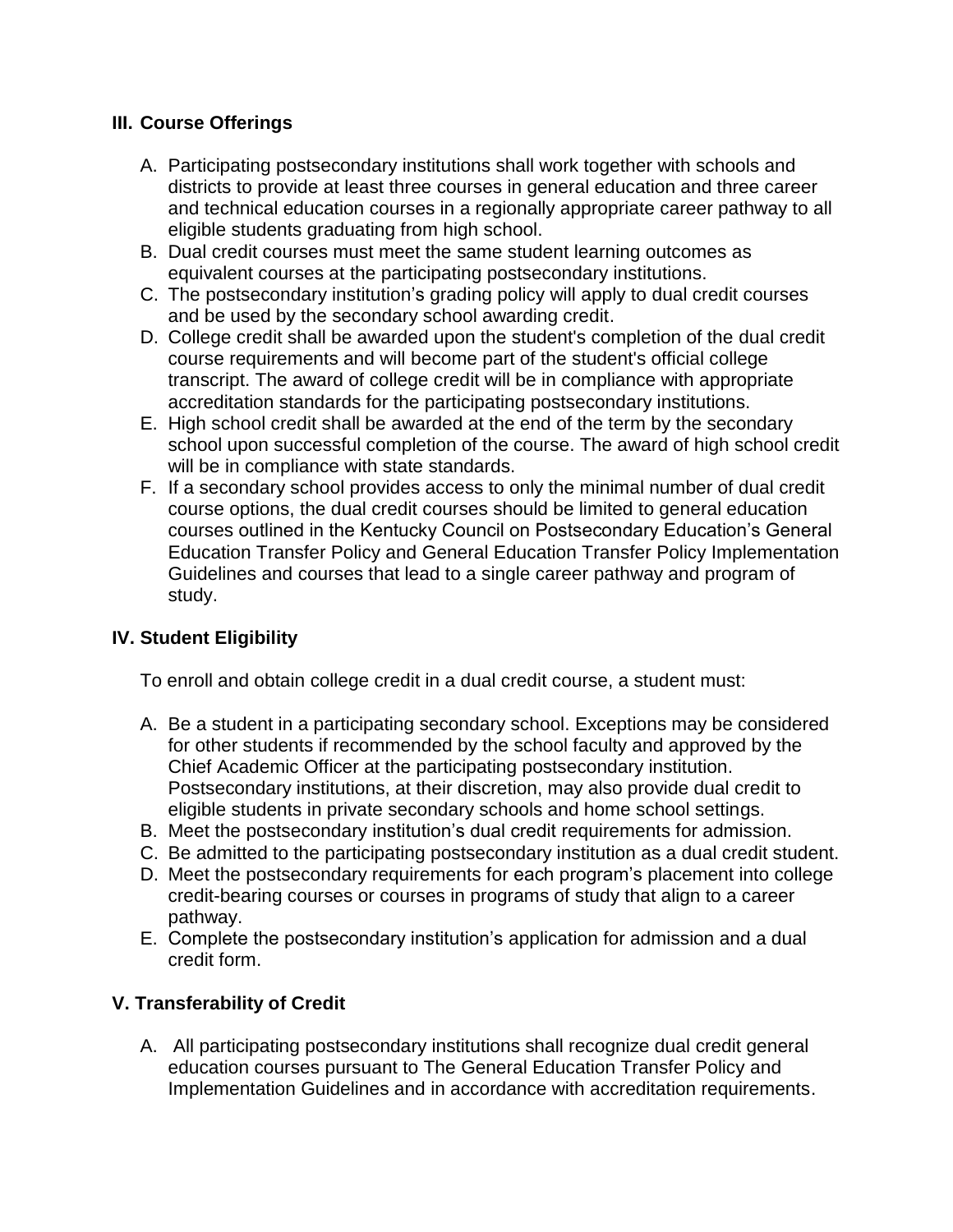- B. All participating postsecondary institutions shall recognize credit awarded under this policy for career and/or technical dual credit coursework if the course has the same competencies and learning outcomes as that of a course offered at the receiving institution.
- C. All participating postsecondary institutions shall recognize credit awarded under this policy pursuant to the Kentucky Council on Postsecondary Education's General Education Transfer Policy and General Education Transfer Policy Implementation Guidelines and in accordance with accreditation requirements.
- D. Career and technical dual credit courses shall be transferrable to any participating community and technical college offering those courses and shall be accepted as meeting requirements for a certificate, diploma, or associate degree within the related program of study.

#### **VI. Tuition and Fees**

- A. Tuition and other fees for dual credit courses will be outlined in writing and provided to each student, parent and/or guardian, and secondary school by the postsecondary institution prior to enrollment in such courses.
- B. The Kentucky Higher Education Assistance Authority (KHEAA) shall provide student support for dual credit scholarships through funding provided by the General Assembly for the existing Mary Jo Young Scholarship or other newly created dual credit scholarship programs administered by KHEAA.

#### **VII. Responsibilities of the Kentucky Council on Postsecondary Education**

The Kentucky Council on Postsecondary Education will:

- A. Establish a statewide Dual Credit Advisory Council that includes representatives from secondary schools, postsecondary institutions, CPE, KDE, KHEAA, KCTCS office, and AIKCU. The CPE president may appoint additional members to this council.
- B. Collect data to support an accountability system that includes, at a minimum, the matriculation of students to postsecondary institutions after dual credit completion and the success of these students measured by retention and completion of postsecondary credentials.
- C. Ensure that student information is available in the CPE data system that supports monitoring and tracking of dual credit students.

#### **VIII. Responsibilities of the Dual Credit Advisory Council**

The Dual Credit Advisory Council shall:

- A. Convene quarterly meetings of practitioners and policymakers to discuss best practices and changes in statutes and regulations.
- B. Coordinate and maintain a communication plan for dual credit in Kentucky.
- C. Create a plan that ensures participating institutional dual credit agreements satisfy the guiding principles and guidelines outlined in this policy.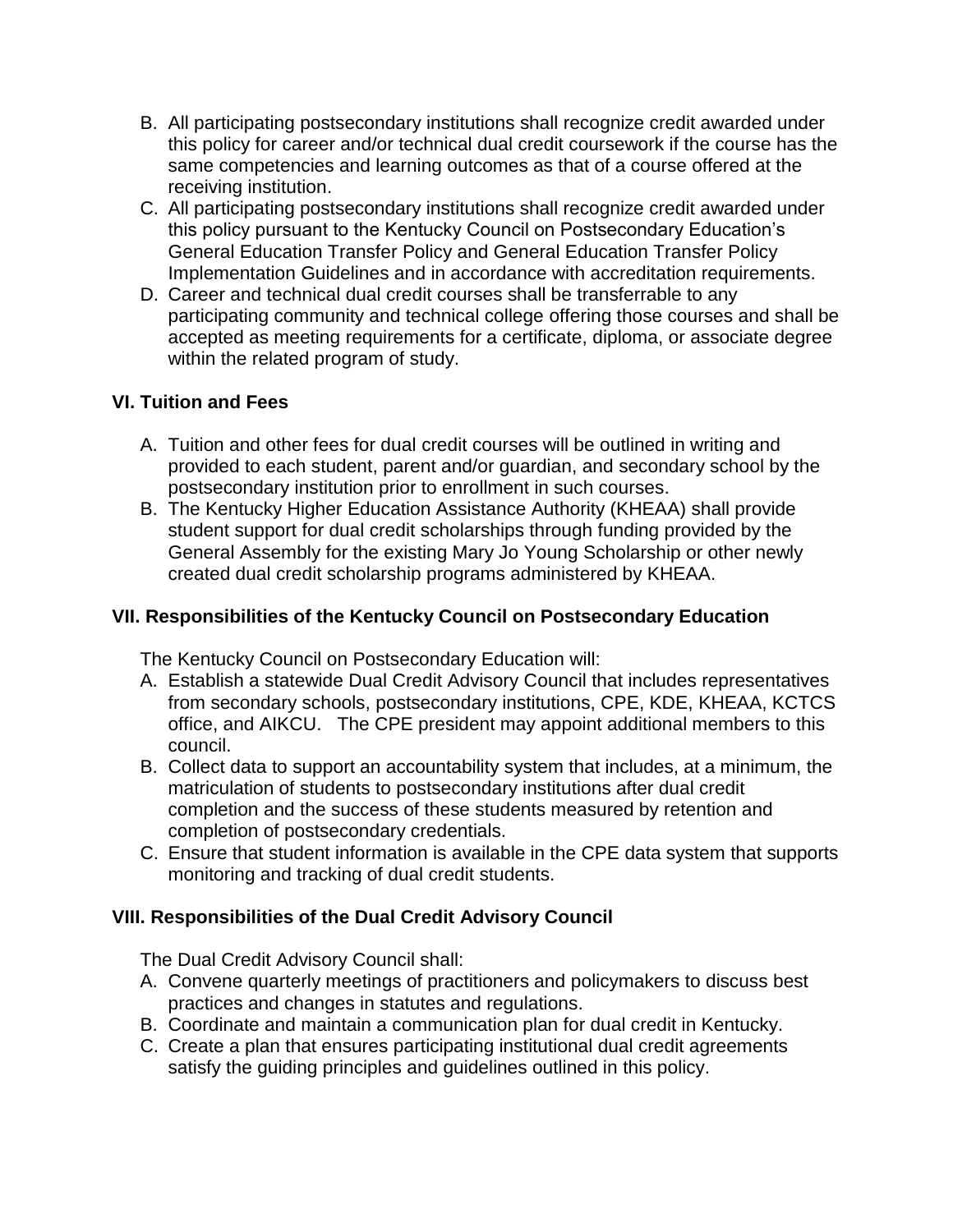- D. Monitor the minimum dual credit offerings of postsecondary institutions so that all eligible students have access to dual credit coursework.
- E. Create a plan identifying funding mechanism options for sharing the costs of delivering dual credit courses. These options should include all of the following cost-sharing partners: the state, postsecondary institutions, secondary schools, state-funded scholarships, and students and families.
- F. Work with the KDE and CPE to create data systems that allow monitoring and tracking of dual credit students.
- G. Create and monitor an accountability system with metrics related to student access, quality, affordability, and transferability of credit.
- H. Submit an annual report to CPE, KDE, and the General Assembly that includes:
	- a. An analysis of dual credit costs to state government, secondary schools, postsecondary institutions, and students/families.
	- b. Student participation and completion of dual credit courses by gender, race/ethnicity, low income, and other gap measures.
	- c. Credit hours attempted and completed.
	- d. Student participation rates by school district.
	- e. College-going rates of dual credit participants versus non-participants by school district.
	- f. Employment rates of career and technical education students versus nonparticipants by school district.
	- g. Postsecondary success measures comparing dual credit participants and non-participants.
	- h. Eligibility and access of students participating in dual enrollment programs across the Commonwealth.
- I. Monitor access to other accelerated learning opportunities, such as AP, IB, Early College, and Middle College.
- J. Provide recommendation to CPE and KDE for the continuous improvement of the dual credit policy, policy implementation, accountability measures, and reporting responsibilities.

#### **IX. Responsibilities of the Kentucky Department of Education**

- A. Ensure that school districts provide student information through the KDE data system that supports monitoring and tracking of dual credit students.
- B. Create a school accountability model to provide feedback and a continuous improvement model for dual credit.
- C. Work with schools, districts, and KCTCS to ensure the standardization of the course numbering system for career and technical education courses.
- D. Work with postsecondary institutions to align career and technical education programs of study with career pathways and industry certifications.
- E. Ensure that information and advising related to dual credit is integrated into the Individual Learning Plan (ILP) process.
- F. Integrate dual credit into early college, middle college, and early graduation initiatives.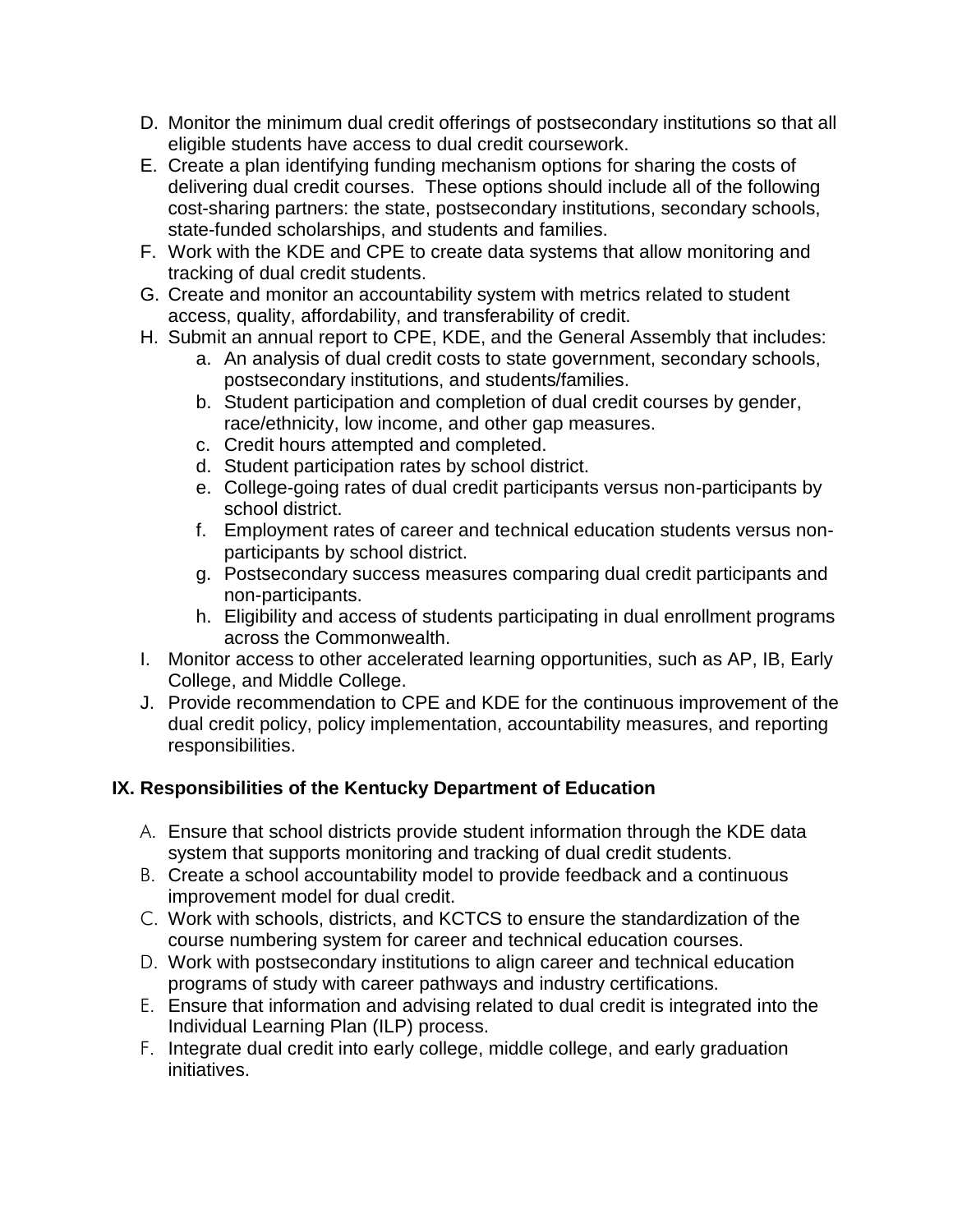G. Monitor access to other accelerated learning opportunities, such as AP, IB, Early College, and Middle College.

#### **X. Joint Responsibilities of the Council on Postsecondary Education and the Kentucky Department of Education.**

In collaboration with participating secondary schools and participating postsecondary institutions, the CPE and KDE will:

- A. Establish dual credit goals, provide guidance on best practices, and provide guidance to students on degree and career pathway connections.
- B. Ensure all eligible students are provided the opportunity to access at least the minimum of accelerated or dual credit course offerings in general education and career and technical education programs of study.
- C. Provide professional development dual credit program models for faculty and staff at both the secondary and postsecondary level.
- D. Create communication materials for schools, students, and families.
- E. Establish a student and parent/guardian notification system to ensure understanding of the benefits and risks of participation in dual credit.
- F. Establish a notification system to ensure awareness of postsecondary institutional agreements with schools and districts.
- G. Oversee the standardization of student eligibility requirements for career and technical education pathways.
- H. Approve any change in the Dual Credit Policy for Kentucky Public and Participating Postsecondary Institutions and Secondary Schools.

#### **XI. Responsibilities of Participating Postsecondary Institutions**

If participating postsecondary institutions choose to offer dual credit courses, they should:

- A. Work with other participating postsecondary institutions to determine dual credit needs in area schools and create a plan for providing at least the minimum accelerated learning opportunities and dual credit for all eligible students in each school.
- B. A participating postsecondary institution shall determine the dual credit courses offered by that institution.
- C. Ensure that all institutional policies apply to dual credit courses (e.g., drop/add dates, student confidentiality, faculty/student relations, student identification for distance learning).
- D. Monitor all dual credit courses offered to ensure that they have the same academic quality and rigor and meet the same student learning outcomes as courses offered on campus.
- E. Promote dual credit opportunities to eligible secondary school students, parents, and secondary teachers and school administrators.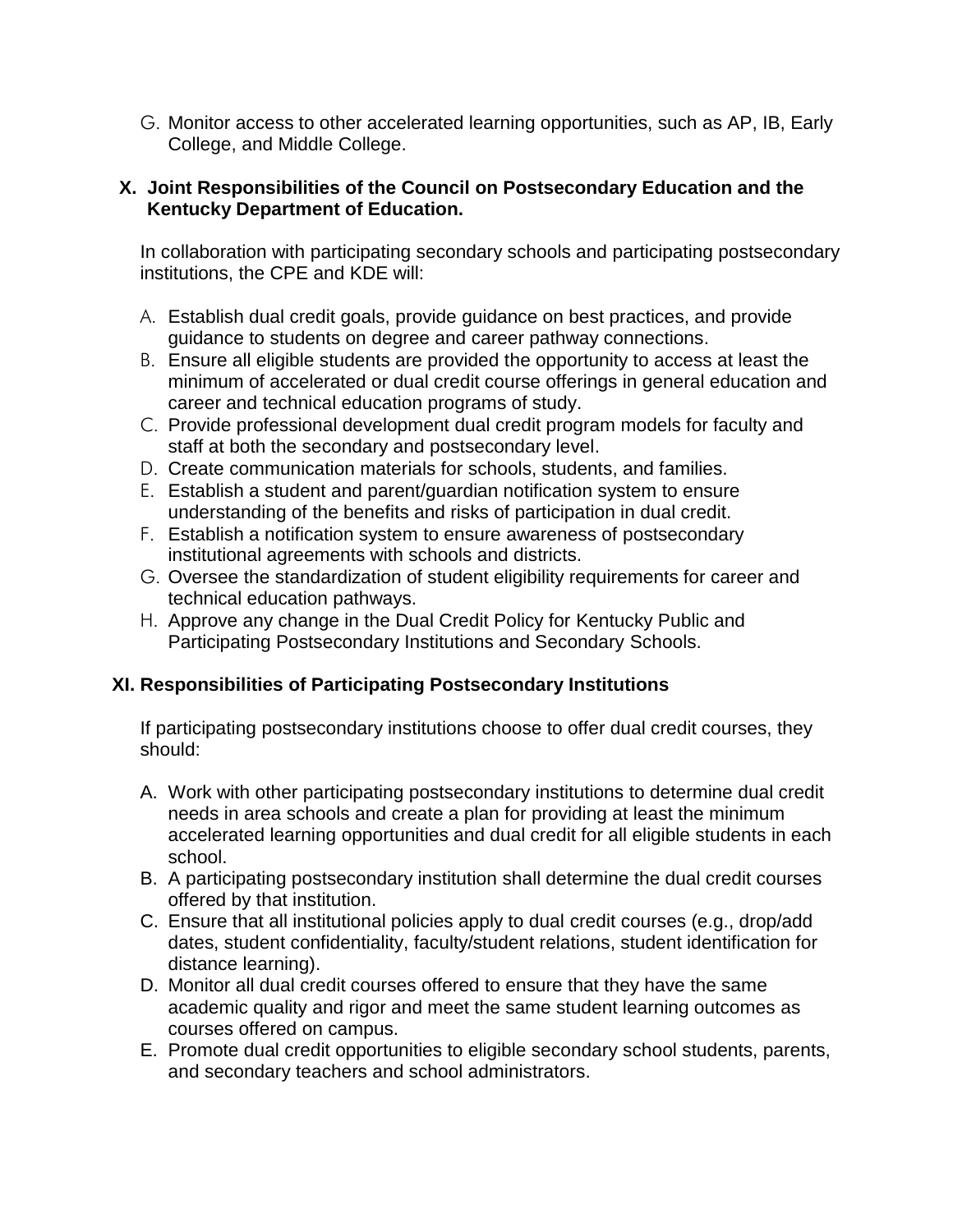- F. Provide assistance with the college application process as it relates to dual credit courses.
- G. Provide information about dual credit courses to each interested secondary student.
- H. Provide each secondary student participating in dual credit information about the course he or she is enrolling in and the benefits and risks of enrolling in such courses.
- I. Register students in dual credit courses and maintain academic records, including grades and transcripts.
- J. Ensure that each teacher or faculty member teaching a dual credit course uses a course syllabus approved by the postsecondary institution.
- K. Conduct faculty evaluations for secondary teachers in a manner consistent with the public postsecondary institution's guidelines for evaluation of faculty and student evaluation of faculty.
- L. Establish a formal strategy, consistent with the goals of the participating postsecondary institution's enrollment management plan, to recruit and matriculate students participating in dual credit courses.
- M. Provide students and teachers of dual credit courses information about the transferability of credit for that course.
- N. Align courses to career programs of study and college degree and credential requirements.
- O. Create and communicate the process that will be used to implement dual credit courses at schools.
- P. Provide secondary dual credit teachers best practice information for content delivery and use of instructional support systems.
- Q. Provide each student participating in dual credit an advisor who is responsible for maintaining contact; informing the student of significant dates, such as add/drop dates, first day and last day of class dates; grading policies; and monitoring student progress.
- R. Provide detailed information to students in writing (i.e., a syllabus) consistent with the participating postsecondary institution policy. This information shall include the nature of the course and the expectations and requirements that correspond to its official catalog description. Course requirement information must include course prerequisites, course content, grading policy, attendance requirements, course completion requirements, performance standards, information on adding and dropping courses, and other related course information.
- S. Monitor student access, success, and enrollment in dual credit coursework.
- T. Make sure admission requirements for dual credit students align with those for other students at the postsecondary institution.
- U. Transcript college credit upon completion of a dual credit course.
- V. Inform students and parents/guardians of tuition, fees, scholarships, and any fee waivers.
- W. Work to create capacity for more secondary teachers to be credentialed to teach dual credit courses which will help assure access and affordability of dual credit programming.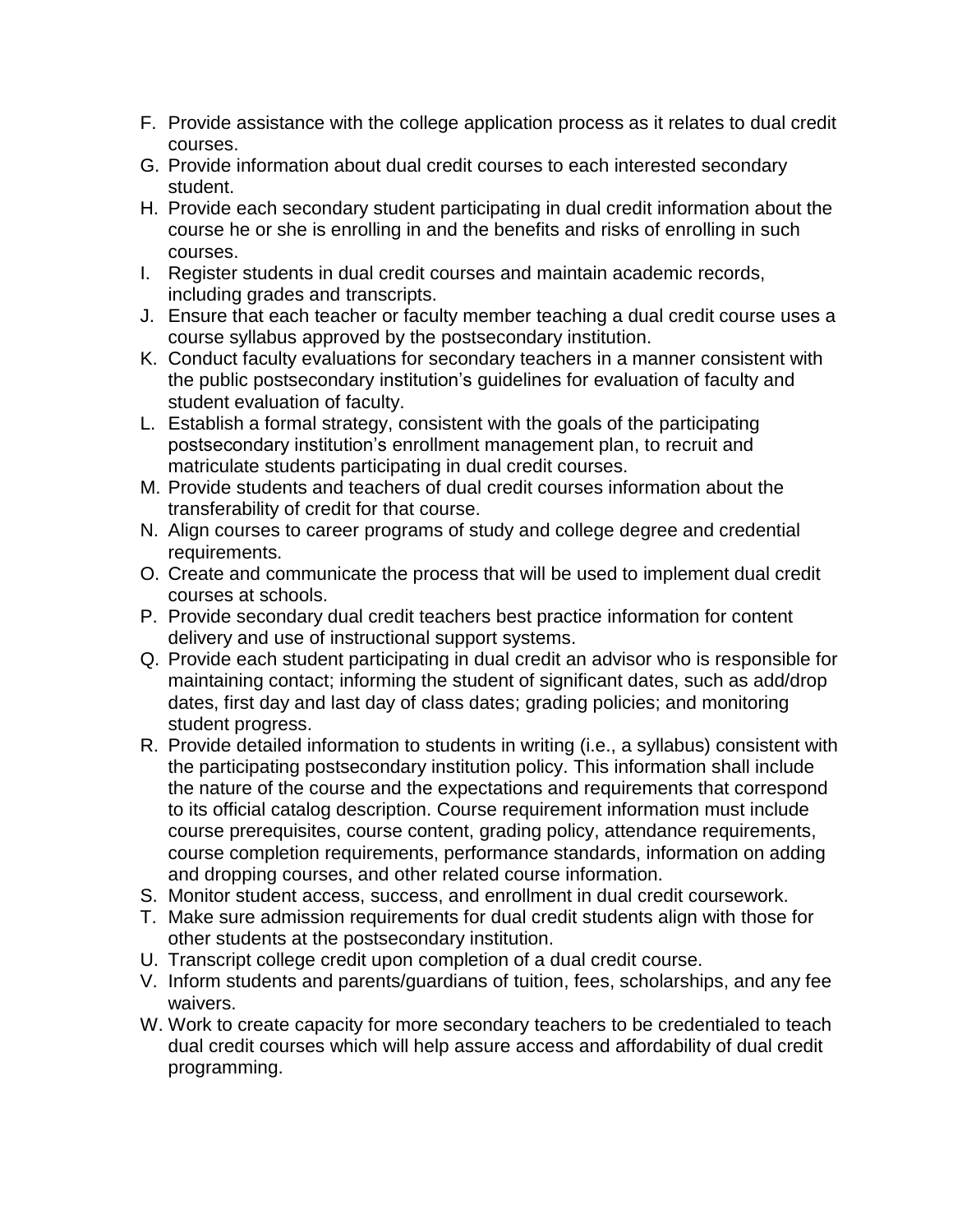X. Report data on dual credit courses to CPE for the monitoring of student access and progress to credential or degree.

#### **XII. Secondary School Responsibilities**

Secondary schools shall:

- A. Establish agreements with one or more postsecondary institutions to ensure that the minimum number of general education and career and technical courses are offered.
- B. Use the participating postsecondary institution's course prefixes, numbers, titles, and descriptions for all dual credit courses.
- C. Use a course syllabus approved by the postsecondary institution.
- D. Ensure that each dual credit teacher receives professional development relevant to each course taught.
- E. Provide program information and promote dual credit opportunities among eligible secondary students and their parents.
- F. Monitor student access to and success in dual credit coursework.
- G. Advise students of the transferability of credit for each dual credit course taken.
- H. Record student participation in dual credit courses in the KDE student information system.
- I. Use the faculty evaluation process for all dual credit teachers established by the postsecondary institution.
- J. Meet accrediting and state reporting guidelines by:
	- 1. Providing faculty credentials prior to the start of the term in which the course is offered according to the timeframe designated by the participating postsecondary institution.
	- 2. Providing completed online applications or delivering completed written applications to the postsecondary institution's registrar or designated dual credit representative according to the timeframe designated by the participating postsecondary institution.
	- 3. Submitting grades to the participating postsecondary institution's registrar or designated dual credit representative according to institutional guidelines.

#### **XIII. Joint Responsibilities of Secondary and Postsecondary Institutions**

The participating postsecondary institution and all secondary school partners shall:

- A. Ensure course alignment. When a postsecondary institution changes the learning outcomes for a course offered as dual credit, the institution will notify the secondary schools involved. The secondary school will ensure that all courses approved for dual credit will incorporate any and all changes that occur.
- B. Standardize the course numbering system for KCTCS career and technical education courses.